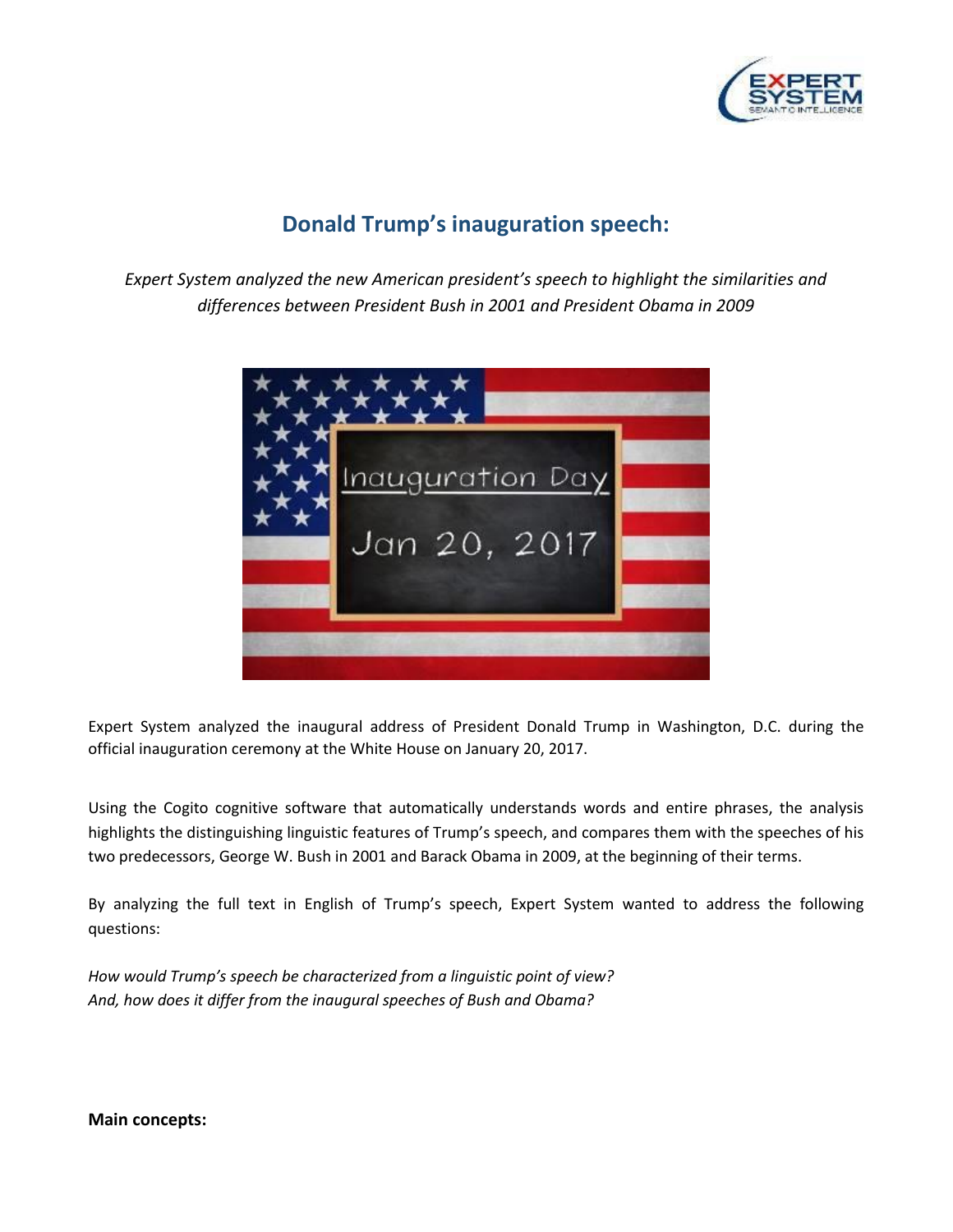

Expert System's semantic analysis highlighted all of the main concepts from the three speeches. In Trump's speech, "American" and "America" were more relevant (also because this was part of the slogan repeated several times at the end of the speech). Instead, Bush spoke predominantly of "country" and "story", and Obama's speech highlighted concepts of "work" and "generation."

The patriotic appeal of "American" was more relevant than in Bush's or Obama's speeches.

Bush spoke mainly to the people (citizens) and Obama mainly to "people", like the new president.

While Obama often mentioned women (woman), Bush did not frequently refer to women. Trump referred to women twice, but always together with men ("men and women" in one case with "forgotten" and in the second case, related to the military).

Trump and both his predecessors gave great importance to the possessive pronoun "our" and to the noun "nation", which conveys a message of unity.

Obama expressed concepts related to environment (planet, earth), while Bush mainly referred to the topic of justice (justice, law) in his speech. Trump instead focused more on the verb "protect" and on the concept of "dream."

In addition to "can", Obama drew heavily on the present ("now", "today"), "new" and the "future" as concepts much more so than Bush. Instead, Trump mentioned the verb in its negative form "cannot."

While Bush cited "immigrants" and Obama mentioned "Muslims", the words of the 45th president of the United States referred to "Islamic" but he did not mention the infamous word "wall."

Trump did not emphasize democracy, a concept that was present in Bush's speech ("democracy", "democratic") but not in Obama's 2009 speech. Obama's speech referred to situations of "crisis" and of "fear" ("fear", "threat"). Trump doesn't mention "crisis" and gives less importance to the concepts of "fear" and "threat" but, as written above, focused on the aspect of "protection."

Obama cited positive concepts (prosperity, success), while Trump also focused on positive concepts ,he more frequently mentioned "success."

Trump, like Bush, recalled concepts related to "poverty" even if less frequently.

Evident in Bush's inaugural speech was the reference to the presidential role and the commitment that it entails ("president", "promise", "honored", "responsibility"), which was not as significant in Obama's speech. Instead, the new president referred more generally to the concepts around commitment.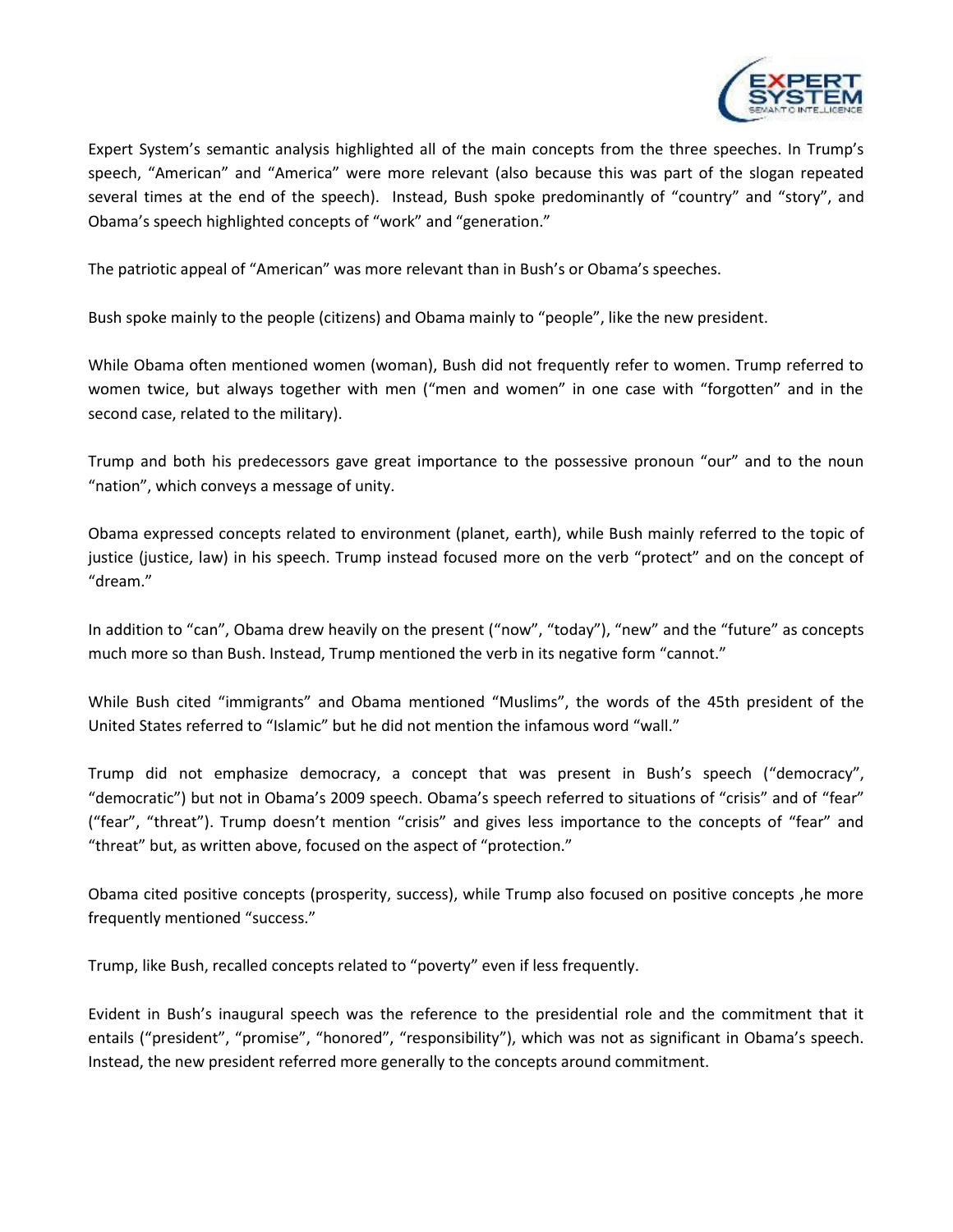

Bush did not mention other countries, while Obama's inaugural address referenced Iraq and Afghanistan. Trump didn't mention any foreign country but referred to Nebraska and Detroit, two cities in areas where he received more votes than his opponent.

Both former presidents spoke about health care ("health care", "medicare"), concepts that Trump did not explicitly cite.



*The main concepts in President George W. Bush's 2001 inaugural speech* 



*The main concepts in President Barack Obama's 2009 inaugural speech*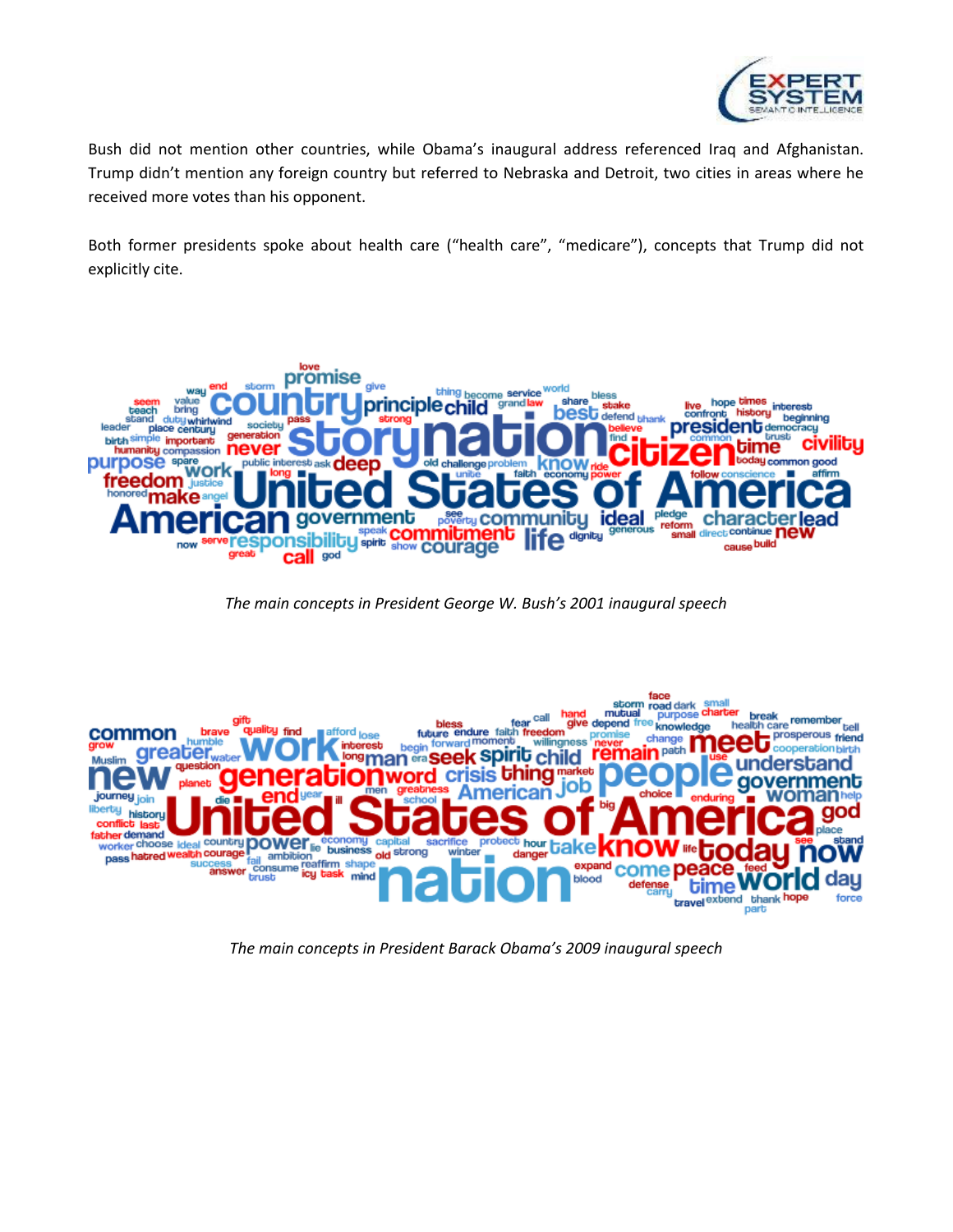



*The main concepts in President Donals Trump's 2017 inaugural speech* 

**Which emotions were transmitted in the inaugural speeches? The main sentiment that emerged from Trump's address was "success". For Bush, it was "courage" and for Obama, the main sentiment was "hope."**

The artificial intelligence algorithms of Expert System's technology allow us to understand the main emotions conveyed in the speeches. Trump's words embodied emotions such as "success", "commitment" but also "fear".

In Bush's inaugural address, the main emotions conveyed were courage, hope, compassion and understanding. Obama's 2009 inaugural address featured a variety of contrasting emotions: "Foremost", "hope", followed by "action", "fear", "courage", "success", "effort", "anxiety" and "trust".

## **Linguistic style: Legibility and lexical richness in Trump's speech**

Trump's speech contained less than 1430 words, which was shorter than Bush's (1,592 words) and that of Obama (2,395). Trump used short phrases (slightly more than 17 words per sentence), a feature somewhat common to Bush, who used an average of slightly more than 18 words per sentence, where instead Obama used sentences of a higher than average length (more than 22 words per sentence).

Analyzing the syntactic structure of the texts, Trump's speech was as easy to read and understand as Bush's whose speech was rated as medium-difficult in terms of legibility. Instead, Obama's speech was considered "very difficult."

Bush showed a higher lexical richness (68.75) than Obama (51.85), and the new president ranked slightly below Bush.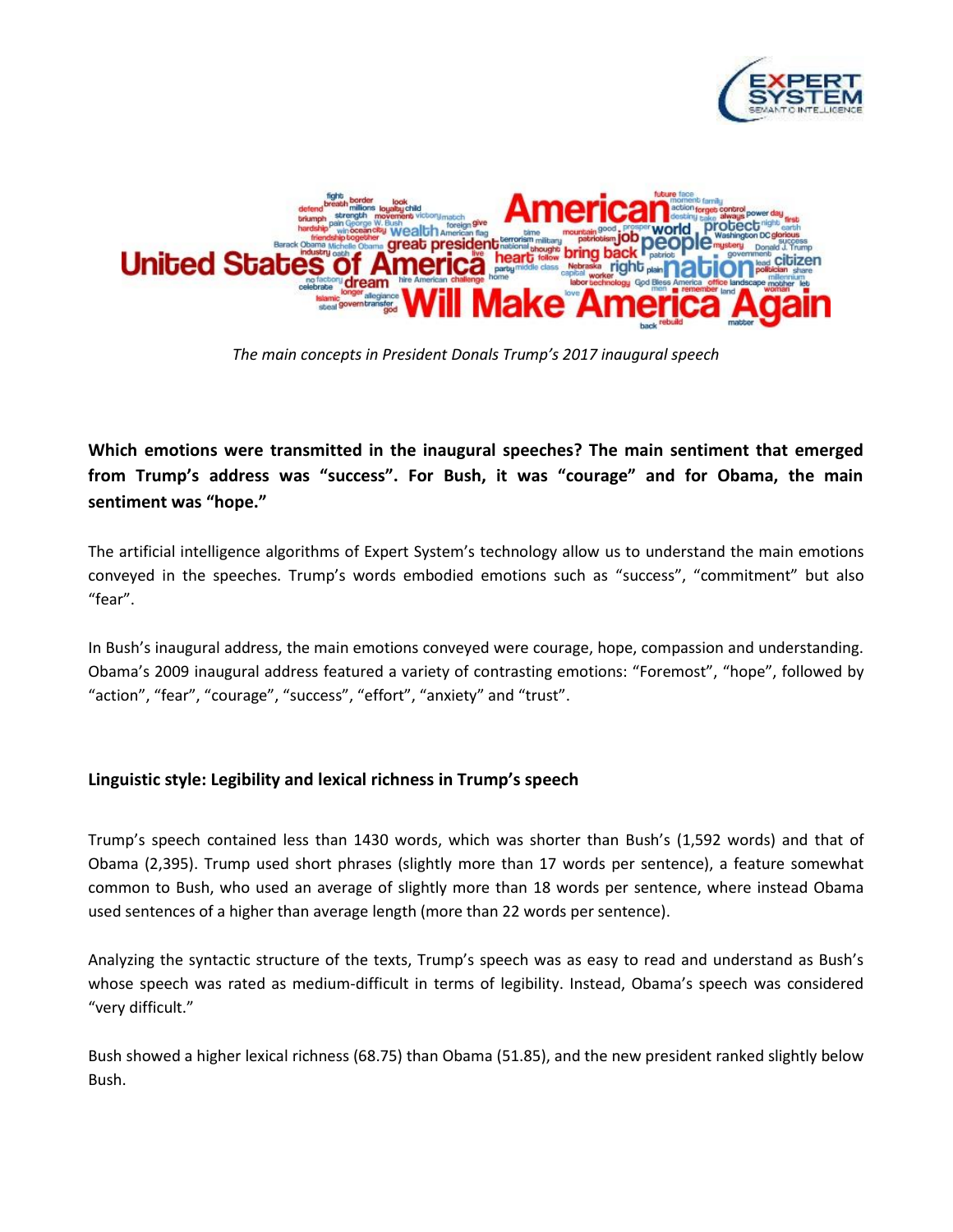

Considering the readability and the type of vocabulary used, we can estimate the level of education necessary for understanding the text. Trump's and Bush's speeches were ranked as understandable by high school graduates, while Obama's was more fit for college graduates.

Trump followed his predecessors in their use of words that were beyond the standard short, common nouns, adverbs and conjunctions, but he was above average in terms of the use of nouns.

All three used the present tense most frequently, while Bush and Trump also used future tense and Obama most often used the past tense.



*The linguistic style of President George W. Bush's 2001 inaugural speech*